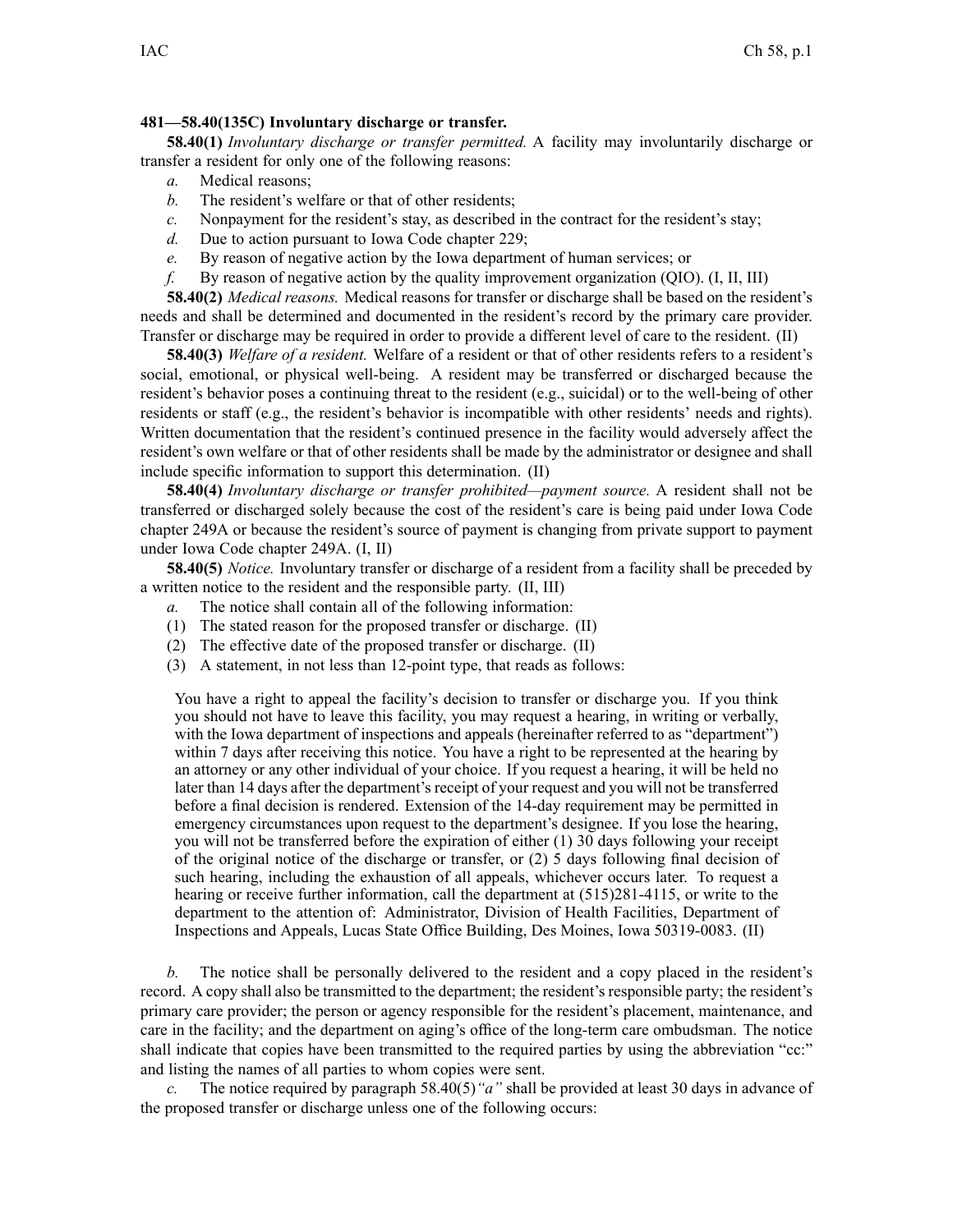(1) An emergency transfer or discharge is mandated by the resident's health care needs and is in accordance with the written orders and medical justification of the primary care provider. Emergency transfers or discharges may also be mandated in order to protect the health, safety, or well-being of other residents and staff from the resident being transferred. (II)

(2) The transfer or discharge is subsequently agreed to by the resident or the resident's responsible party, and notification is given to the responsible party, the resident's primary care provider, and the person or agency responsible for the resident's placement, maintenance, and care in the facility.

(3) The discharge or transfer is the result of <sup>a</sup> final, nonappealable decision by the department of human services or the QIO.

*d.* A hearing requested pursuant to this subrule shall be held in accordance with subrule [58.40\(7\)](https://www.legis.iowa.gov/docs/iac/rule/481.58.40.pdf).

**58.40(6)** *Emergency transfer or discharge.* In the case of an emergency transfer or discharge, the resident must be given <sup>a</sup> written notice prior to or within 48 hours following the transfer or discharge. (II, III)

*a.* A copy of this notice shall be placed in the resident's file. The notice shall contain all of the following information:

(1) The stated reason for the transfer or discharge. (II)

(2) The effective date of the transfer or discharge. (II)

(3) A statement, in not less than 12-point type, that reads as follows:

You have <sup>a</sup> right to appeal the facility's decision to transfer or discharge you on an emergency basis. If you think you should not have to leave this facility, you may reques<sup>t</sup> <sup>a</sup> hearing, in writing or verbally, with the Iowa department of inspections and appeals (hereinafter referred to as "department") within 7 days after receiving this notice. You have <sup>a</sup> right to be represented at the hearing by an attorney or any other individual of your choice. If you reques<sup>t</sup> <sup>a</sup> hearing, it will be held no later than 14 days after the department's receipt of your request. You may be transferred or discharged before the hearing is held or before <sup>a</sup> final decision is rendered. If you win the hearing, you have the right to be transferred back into the facility. To reques<sup>t</sup> <sup>a</sup> hearing or receive further information, call the department at (515)281-4115, or write to the department to the attention of: Administrator, Division of Health Facilities, Department of Inspections and Appeals, Lucas State Office Building, Des Moines, Iowa 50319-0083. (II)

*b.* The notice shall be personally delivered to the resident and <sup>a</sup> copy placed in the resident's record. A copy shall also be transmitted to the department; the resident's responsible party; the resident's primary care provider; the person or agency responsible for the resident's placement, maintenance, and care in the facility; and the department on aging's office of the long-term care ombudsman. The notice shall indicate that copies have been transmitted to the required parties by using the abbreviation "cc:" and listing the names of all parties to whom copies were sent.

*c.* A hearing requested pursuan<sup>t</sup> to this subrule shall be held in accordance with subrule [58.40\(7\)](https://www.legis.iowa.gov/docs/iac/rule/481.58.40.pdf).

**58.40(7)** *Hearing.*

- *a.* Request for hearing.
- (1) The resident must reques<sup>t</sup> <sup>a</sup> hearing within 7 days of receipt of the written notice.
- (2) The reques<sup>t</sup> must be made to the department, either in writing or verbally.

*b.* The hearing shall be held no later than 14 days after the department's receipt of the reques<sup>t</sup> unless either party requests an extension due to emergency circumstances.

*c.* Except in the case of an emergency discharge or transfer, <sup>a</sup> reques<sup>t</sup> for <sup>a</sup> hearing shall stay <sup>a</sup> transfer or discharge pending <sup>a</sup> final decision, including the exhaustion of all appeals. (II)

*d.* The hearing shall be heard by <sup>a</sup> department of inspections and appeals administrative law judge pursuan<sup>t</sup> to Iowa Code chapter [17A](https://www.legis.iowa.gov/docs/ico/chapter/2017/17A.pdf) and [481—Chapter](https://www.legis.iowa.gov/docs/iac/chapter/481.9.pdf) 9. The hearing shall be public unless the resident or resident's legal representative requests in writing that the hearing be closed. In <sup>a</sup> determination as to whether <sup>a</sup> transfer or discharge is authorized, the burden of proof by <sup>a</sup> preponderance of the evidence rests on the party requesting the transfer or discharge.

*e.* Notice of the date, time, and place of the hearing shall be sent by certified mail or delivered in person to the facility, the resident, the responsible party, and the office of the long-term care ombudsman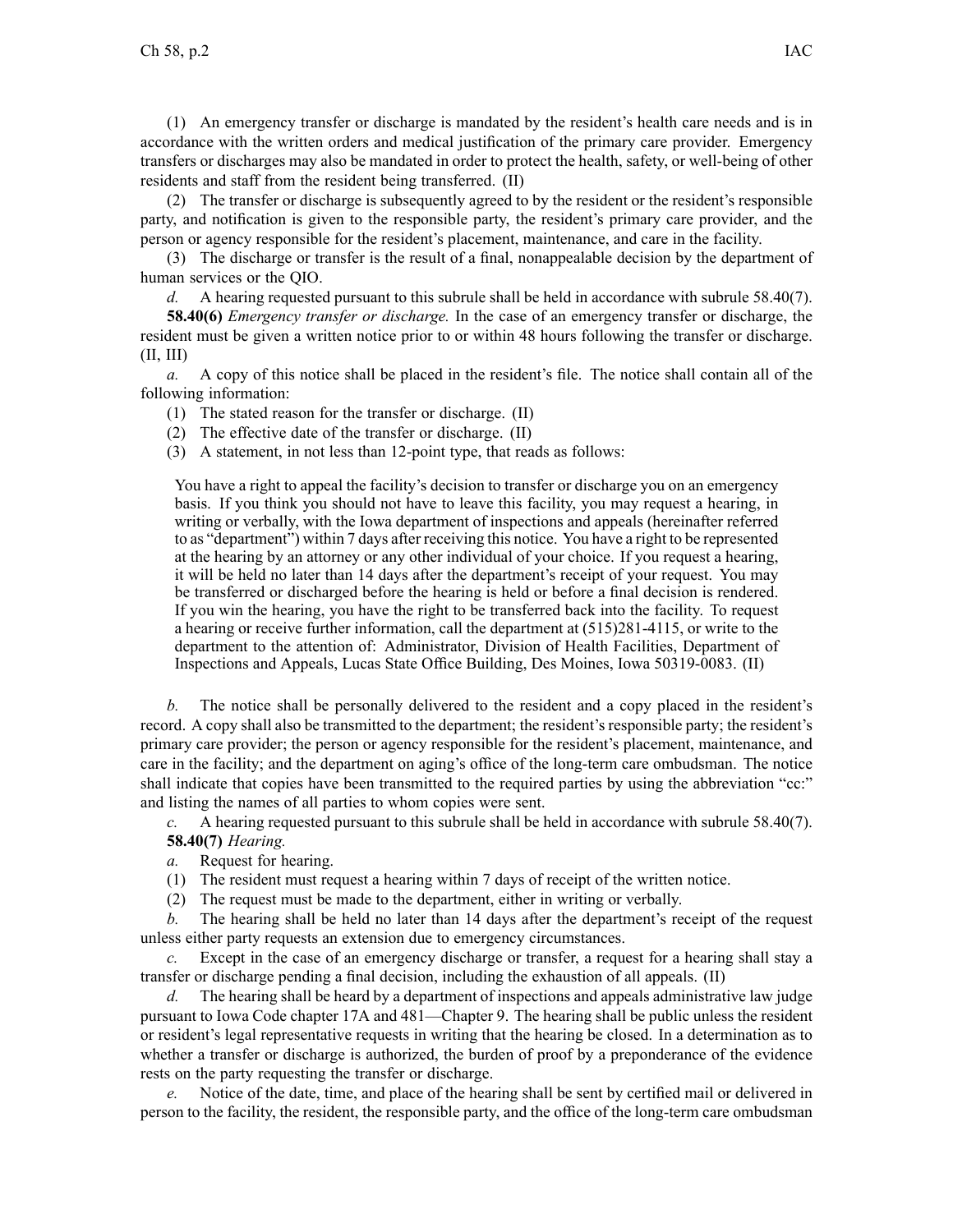not later than 5 full business days after the department's receipt of the request. The notice shall also inform the facility and the resident or the responsible party that they have <sup>a</sup> right to appear at the hearing in person or be represented by an attorney or other individual. The appeal shall be dismissed if neither party is presen<sup>t</sup> or represented at the hearing. If only one party appears or is represented, the hearing shall proceed with one party present. The office of the long-term care ombudsman shall have the right to appear at the hearing.

*f.* The administrative law judge's written decision shall be mailed by certified mail to the facility, resident, responsible party, and the office of the long-term care ombudsman within 10 working days after the hearing has been concluded.

*g.* If the basis for an involuntary transfer or discharge is the result of <sup>a</sup> negative action by the Iowa department of human services or the QIO, an appeal shall be filed with those agencies as appropriate. Continued paymen<sup>t</sup> shall be consistent with rules of those agencies.

**58.40(8)** *Nonpayment.* If nonpaymen<sup>t</sup> is the basis for involuntary transfer or discharge, the resident shall have the right to make full paymen<sup>t</sup> up to the date that the discharge or transfer is to be made and then shall have the right to remain in the facility. (II)

**58.40(9)** *Discussion of involuntary transfer or discharge.* Within 48 hours after notice of involuntary transfer or discharge has been received by the resident, the facility shall discuss the involuntary transfer or discharge with the resident, the resident's responsible party, and the person or agency responsible for the resident's placement, maintenance, and care in the facility. (II)

*a.* The facility administrator or other appropriate facility representative serving as the administrator's designee shall provide an explanation and discussion of the reasons for the resident's involuntary transfer or discharge. (II)

*b.* The content of the explanation and discussion shall be summarized in writing, shall include the names of the individuals involved in the discussion, and shall be made par<sup>t</sup> of the resident's record. (II)

*c.* The provisions of this subrule do not apply if the involuntary transfer or discharge has already occurred pursuan<sup>t</sup> to subrule [58.40\(6\)](https://www.legis.iowa.gov/docs/iac/rule/481.58.40.pdf) and emergency notice is provided within 48 hours.

**58.40(10)** *Transfer or discharge planning.*

*a.* The facility shall develop <sup>a</sup> plan to provide for the orderly and safe transfer or discharge of each resident to be transferred or discharged. (II)

*b.* To minimize the possible adverse effects of the involuntary transfer, the resident shall receive counseling services by the sending facility before the involuntary transfer and by the receiving facility after the involuntary transfer. Counseling shall be documented in the resident's record. (II)

*c.* The counseling requirement in paragraph [58.40\(10\)](https://www.legis.iowa.gov/docs/iac/rule/481.58.40.pdf)*"b"* does not apply if the discharge has already occurred pursuan<sup>t</sup> to subrule [58.40\(6\)](https://www.legis.iowa.gov/docs/iac/rule/481.58.40.pdf) and emergency notice is provided within 48 hours.

*d.* Counseling, if required, shall be provided by <sup>a</sup> licensed mental health professional as defined in Iowa Code section [228.1\(6\)](https://www.legis.iowa.gov/docs/ico/section/228.1.pdf). (II)

*e.* The health care facility that receives <sup>a</sup> resident who has been involuntarily transferred shall immediately formulate and implement <sup>a</sup> plan of care which takes into account possible adverse effects the transfer may cause. (II)

**58.40(11)** *Transfer upon revocation of license or voluntary closure.* Residents shall not have the right to <sup>a</sup> hearing to contest an involuntary discharge or transfer resulting from the revocation of the facility's license by the department of inspections and appeals. In the case of the voluntary closure of <sup>a</sup> facility, <sup>a</sup> period of 30 days must be allowed for an orderly transfer of residents to other facilities.

**58.40(12)** *Intrafacility transfer.*

*a.* Residents shall not be arbitrarily relocated from room to room within <sup>a</sup> licensed health care facility. (I, II) Involuntary relocation may occur only in the following situations, which shall be documented in the resident's record: (II)

(1) Resident's incompatibility with or disturbance to other roommates.

(2) For the welfare of the resident or other residents of the facility.

(3) For medical, nursing or psychosocial reasons, as judged by the primary care provider, nurse or social worker in the case of <sup>a</sup> facility which groups residents by medical, nursing or psychosocial needs.